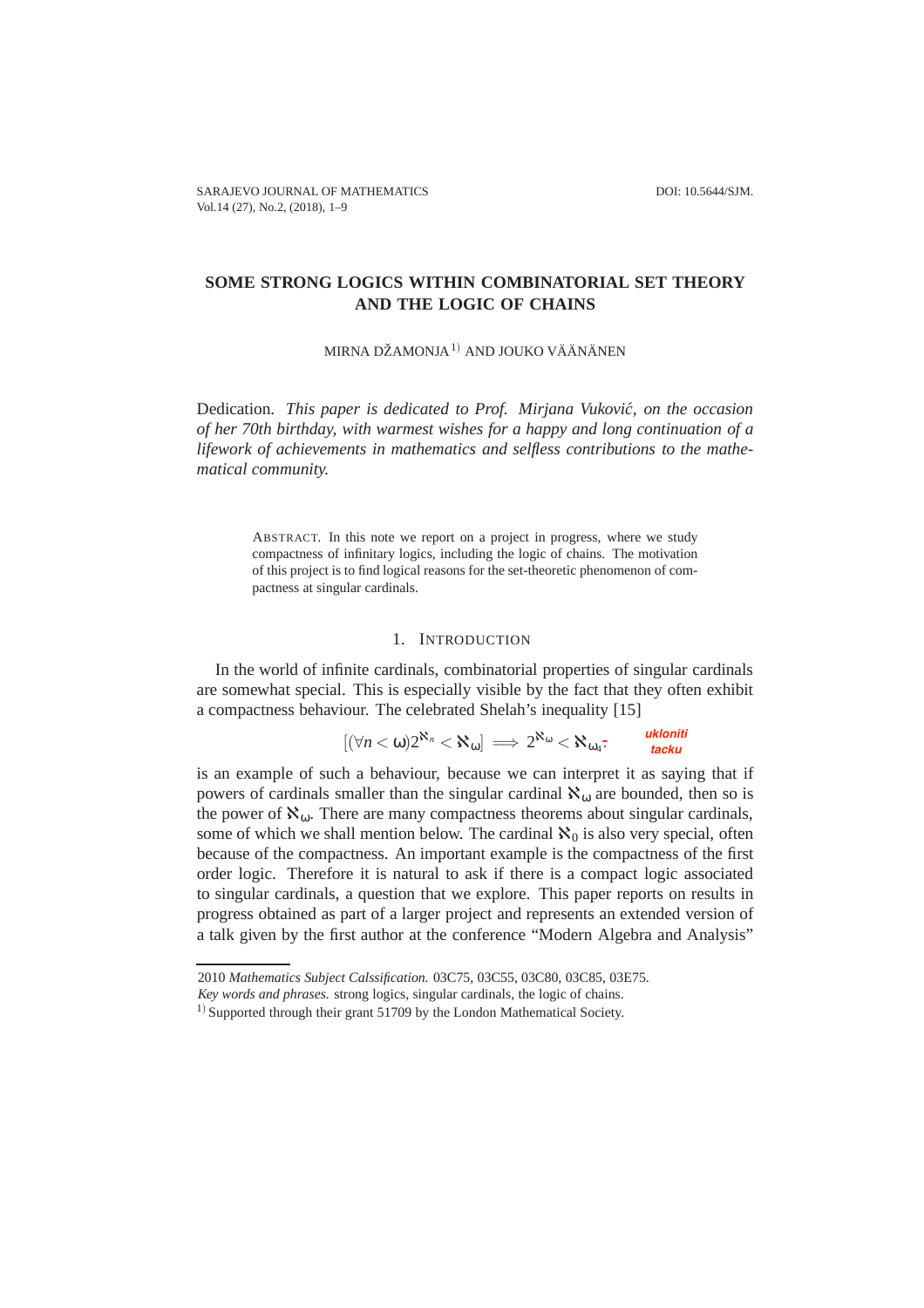#### $2$  MIRNA DŽAMONJA $^{\rm l)}$  AND JOUKO VÄÄNÄNEN  $^{\rm o}$

organised by ANUBiH in Sarajevo in September 2018. Full exposition of the results mentioned here and other results will be written as a full length paper in the future.

## 2. INFINITARY LOGIC

A logic that might serve the purpose of compactness at a singular cardinal was discovered by Carol Karp. She introduced the chain logic in her Ph.D. thesis in 1959 with Henkin [7], and continued working on it, on her own, and with her students, throughout her career. Her motivation was to generalise recursion theory through the use of infinitary logics. The part which is most relevant to us concerns the work of Ellen Cunningham from her Ph.D. thesis (1974, two years after Karp's death) [1].

The beginning of this work is to consider logics of the form  $L_{\kappa\lambda}$ . Here  $\kappa$  and  $\lambda$ are infinite cardinals and we are allowed to make conjunctions of length  $\lt \kappa$  and iterations of  $\langle \lambda$ -quantifiers, with other logical rules transported from first order logic, which in this notation becomes *L*ω,ω. An interesting question is to find pairs κ,λ which give the nice properties that we have for *L*ω,ω, may it be completeness, compactness and so on. This was an important research topic in the 1960s and 1970s, much about which can be found in the books by Jerry Keisler [10] on  $L_{\omega_{1},\omega}$ and Max Dikcmann [2] on  $L_{\kappa,\lambda}$ . It was found that if we want to recover the properties of first order logic for  $\kappa, \lambda$  regular, most often we need to work with  $\kappa = \lambda$  some large cardinal. Let us, for example, review the case of strongly compact and the case of weakly compact cardinals.

We say that a set of sentences is  $\kappa$ -*satisfiable* if every subset of size  $\lt \kappa$  has a model. Tarski [17] defined a *strongly compact* cardinal to be an uncountable κ such that every  $\kappa$ -satisfiable set of  $L_{\kappa,\kappa}$ -sentences is satisfiable. As we know, strong compactness is a large cardinal notion, equivalently defined in various other ways. Tarski [17] also defined a *weakly compact* cardinal to be an uncountable κ such that every *κ*-satisfiable set of  $L_{\kappa,\kappa}$ -sentences involving at most  $\kappa$  non-logical symbols, is satisfiable. This is another large cardinal notion, of course. An important exception to the large cardinal rule is the case of  $L_{\omega_{1},\omega}$  which shares some important properties of first order logic, notably completeness (see [10]).

#### 2.1. **Completeness and compactness**

We recall the relation between the completeness and the compactness properties of a logic. It is easy to obtain the compactness of the first order logic as a consequence of its completeness. Namely, suppose that  $\Sigma$  is a set of first order sentences that it is not satisfiable. By completeness,  $\Sigma$  proves a contradiction. But the proof must be finite, so it only involves a finite subset  $\Sigma_0 \subseteq \Sigma$ . Hence  $\Sigma_0$  is not satisfiable and so  $\Sigma$  is not finitely satisfiable. Let us note that this argument works because the notion of satisfaction and the notion of deduction are so well matched. However,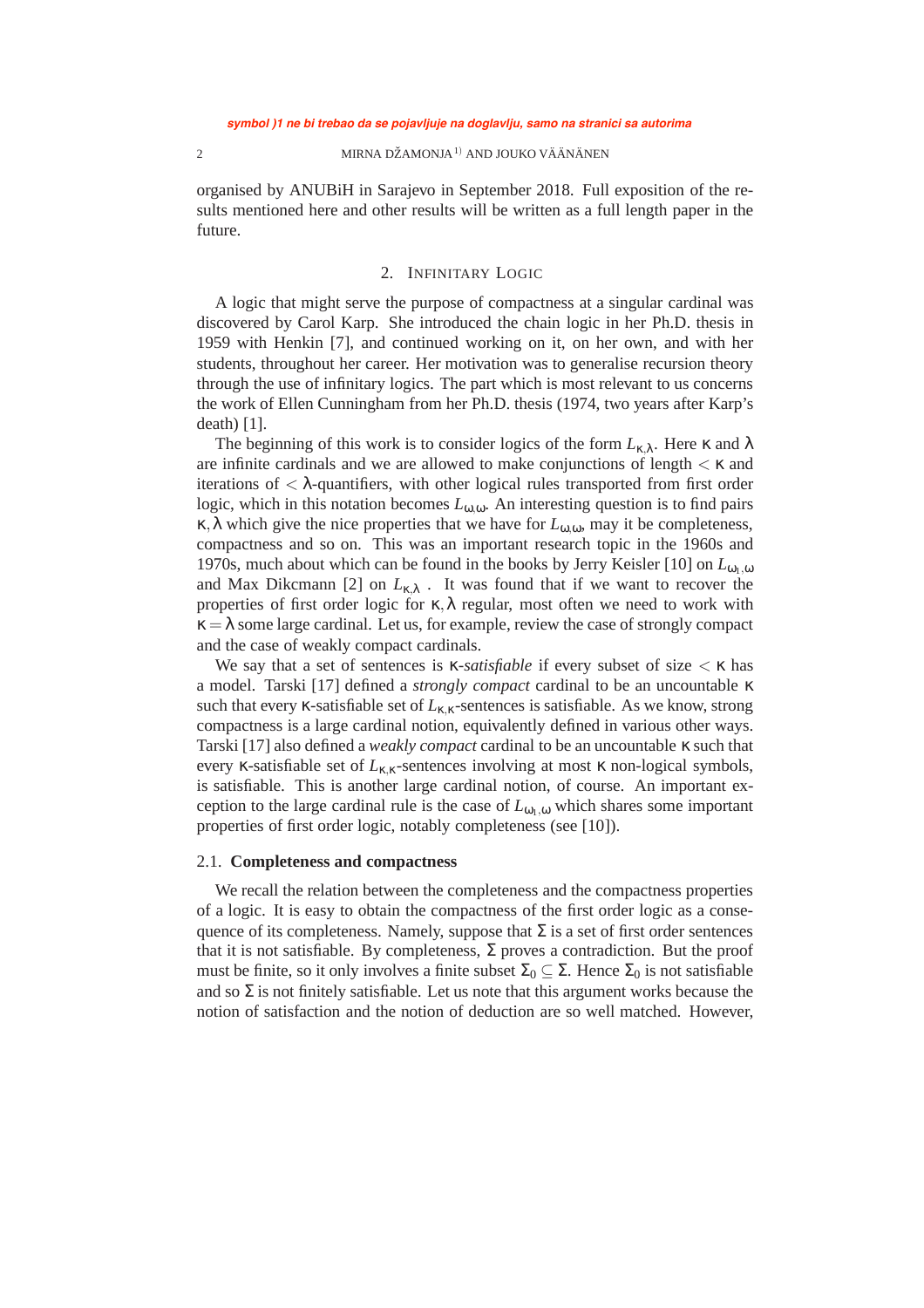there are logics which are complete but not compact, and this is the case of  $L_{\omega_1,\omega}$ . Karp proved that this logic is complete in [8], yet let us observe by a simple example that this logic is not compact. Namely, let  $c_0, c_1, \ldots, c_0$  be constant symbols and let  $\Sigma$  be the following set of  $L_{\omega_1,\omega}$  sentences:

$$
\{(\forall x)\bigvee_{n<\omega}x=c_n,c_\omega\neq c_0,c_\omega\neq c_1,\ldots,c_\omega\neq c_n,\ldots\}.
$$

Then  $\Sigma$  is finitely satisfiable but not satisfiable.

This difference between the relative behaviour of completeness and the compactness in the cases of these two different logics comes from the fact that when changing logic we have to use different rules of inference than those of the first order logic. For example, we, naturally, need to use the axiom  $\wedge \Phi \implies \phi$  for any countable set  $\Phi$  of formulas with  $\varphi \in \Phi$ . Yet, we still keep the same notion of the finiteness in a proof, which is now less well-matched with the rules of inference. In this way we obtain that for infinitary logics compactness is harder than completeness.

Karp's Ph.D. student Judy Green [6] considered logics *L*κ,<sup>ω</sup> searching for results analogous to those for  $L_{\omega_1,\omega}$ , in particular completeness. She used different but similar techniques in two cases:  $\kappa$  successor of a regular cardinal or  $\kappa$  singular or successor of a singular. Green defined proof systems for these logics, with proofs of length  $\lt$   $\kappa$  in a way  $L_{\kappa, \omega}$  becomes complete and shares many other nice properties of the first order logic.

## 2.2. **Chains**

The next new idea that Karp brought to this subject is to consider not just the logic but also the structure of the underlying model. In this way she was able to approach the logic  $L_{\kappa,\kappa}$ , where  $\kappa$  is a singular cardinal of countable cofinality. See Karp's lecture [8]. She defined the notion of a chain model of size  $\kappa$  as an ordinary model of size κ along with a decomposition of it into an increasing union of submodels of length cf( $\kappa$ ). The most interesting case is that:

- $cf(\kappa) = \omega$
- the chain consists of sets of strictly increasing cardinalities.

A typical chain model *A* with decomposition  $\langle A_n : n \langle \omega \rangle$  is denoted by  $(A_n)_n$ . It is mostly interesting when  $\kappa$  is a strong limit and  $2^{|A_n|} < |A_{n+1}|$ . In order to define the logic of chain models we need to change the definition of  $\models$ , defining the new notion  $\models^c$ , given as follows. For formulas  $\varphi(\bar{x})$  of  $L_{\kappa,\kappa}$  (so  $\bar{x}$  is a sequence of length  $<\kappa$ ):

 $f''(A_n)_n \models^c \exists \bar{x} \varphi(\bar{x})$ " iff there is *n* such that " $A_n \models \exists \bar{x} \varphi(\bar{x})$ ".

There is a natural way to define a logic out of this, which we denote by  $L_{\kappa,\kappa}^c$ . Karp and Cunnigham [1] proved that  $L_{\kappa,\kappa}^c$  satisfies completeness, and has other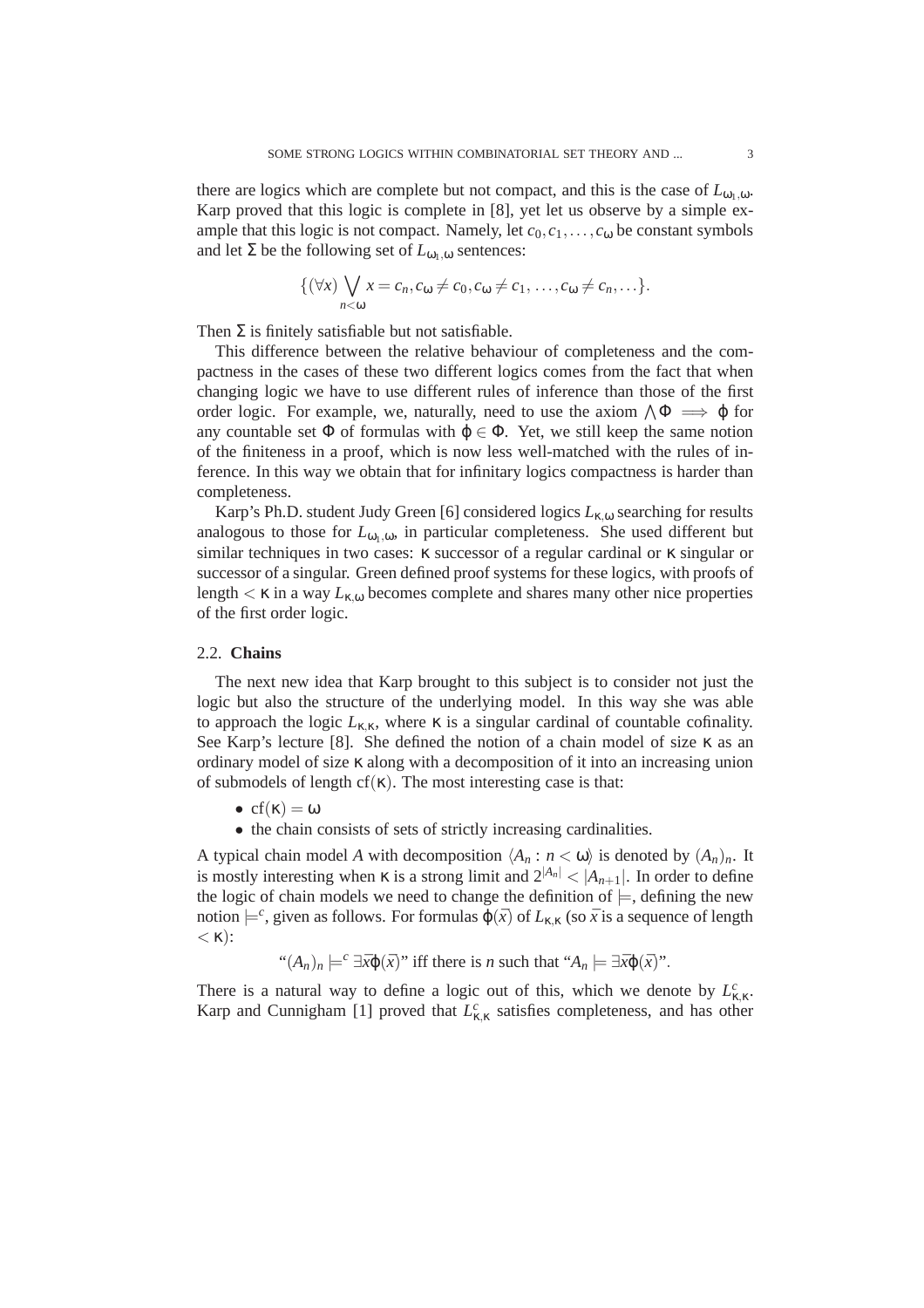nice properties, such as the Downward (to κ) Lowenheim-Skolem theorem. <sup>1</sup> The spirit here is that  $L_{\kappa,\kappa}^c$  behaves very much like  $L_{\omega_1,\omega}$ .

In our joint work [4], we analysed the family of chain models coded as the elements of the topological space  $\kappa^{\omega}$ ,  $\kappa$  strong limit,  $cf(\kappa) = \omega$  (as well as other cofinalities). The *orbit* of a chain model coded by  $f \in \kappa^{\omega}$  is the set of all *g* which code models chain-isomorphic to the model. The main theorem of [4] is:

**Theorem 2.1.** *The orbit of a chain model A is always a*  $\Sigma_1^1$ *set. The orbit is*  $\Delta_1^1$  *if and only if there is a tree T of height and size* κ *with no branches of length* κ *such that for any chain model B, player I has a winning strategy in*  $EFD_T^{c,<\kappa}(A,B)$  *if and only if*  $A \approx^c B$ *.* 

This theorem has since had several applications, notably as an input to the work of Vincenzo Dimonte, Luca Moto Ross and Xianghui Shi [3] which further develops descriptive set theory of such κ <sup>ω</sup>. One may say that Theorem 2.1 completed the classical analysis of the chain logic.

## 3. THE PRESENT PROJECT

Completeness of the first order logic has many applications, yet the above completeness theorems seem purely abstract, and so is the case of Theorem 2.1. Our present project is to obtain combinatorial theorems about singular cardinals such as  $\Box_{0}$  as consequence of the known properties of strong logics, in particular the chain logic and its fragments. Fixing a singular strong limit cardinal κ of cofinality ω, we may try to obtain the following known theorems as a test of the method.

**Theorem 3.1.** *(Erdos-Tarski ¨* [5]*) If a Boolean algebra has an antichain of any size* < κ*, then it has an antichain of size* κ*.*

Shelah's Singular Cardinal Compactness theorem, or just some consequences of it, such as:

**Theorem 3.2.** *(Shelah*  $[14]^{2}$ *) If every subset of size*  $\lt$   $\lt$  *x of a graph G has the coloring number*  $\leq \lambda \leq \kappa$ *, then so does G.* 

We would also like to address some open conjectures and questions, such as:

*Conjecture* 3.1. If a Banach space has a (semi)-biorthogonal system of every length  $\langle \kappa \rangle$ , then it has one of length  $\kappa$ .

or

<sup>&</sup>lt;sup>1</sup>To understand these results properly, one has to make a distinction between weak chain models and proper chain models, which is a bit out of the scope of this paper.

 ${}^{2}$ A much simplified version of the proof of the Singular Compactness Theorem by Shelah himself is to appear in Sarajevo Journal of Mathematics.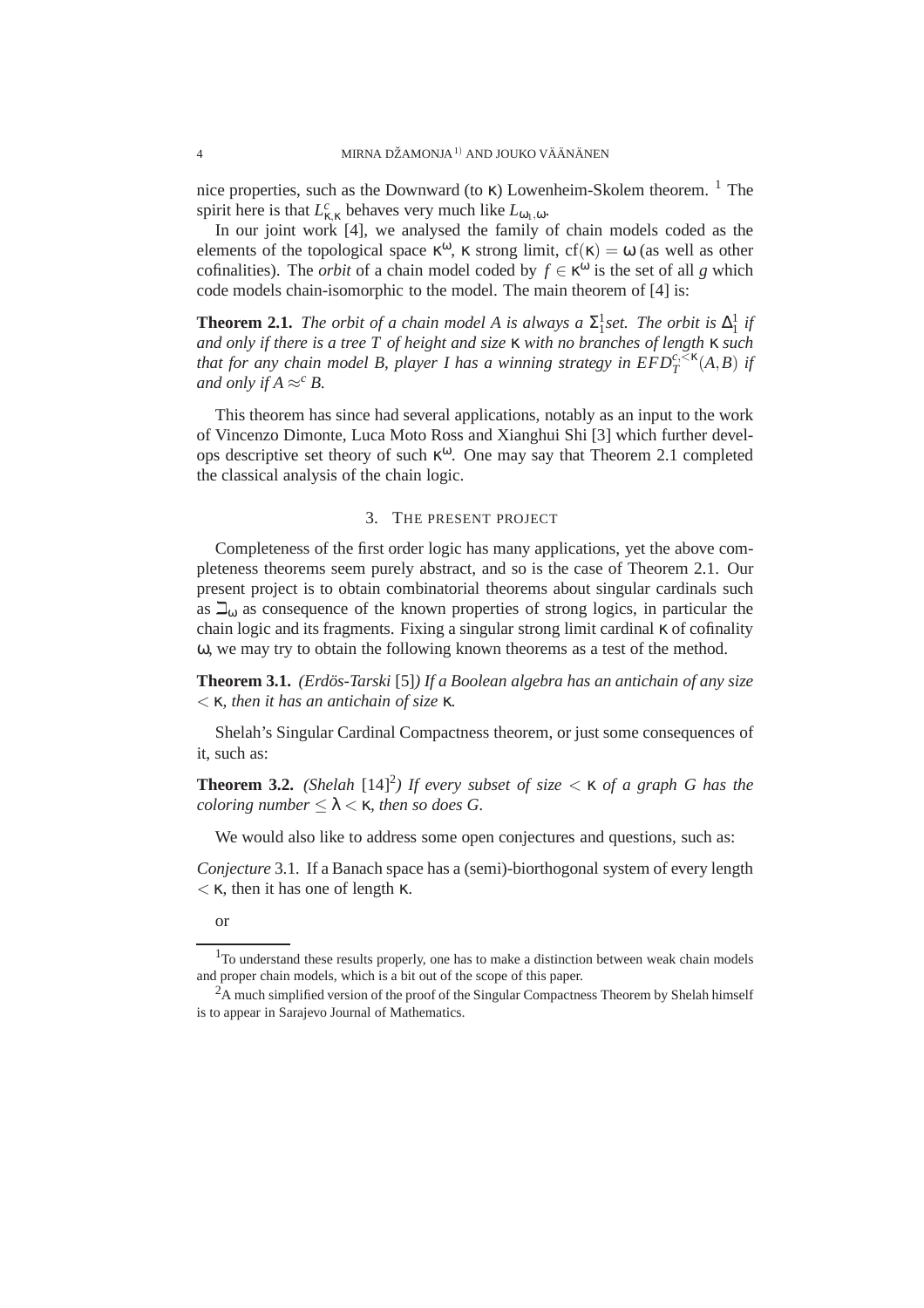*Question* 3.2. If a complete  $L_{\omega_1,\omega}$ -sentence has a model of size  $\aleph_n$  for every *n*, does it then have a model of size  $\aleph_{\omega}$ ?

A well known question coming from Shelah's work is:

*Question* 3.3. If every subset of of size  $\lt$   $\kappa$  of a graph *G* has the chromatic number ≤ λ < κ, then does so *G*?

## 4. WHICH LOGICS ARE COMPACT

Our first candidate for a logic compact at a singular cardinal is chain logic. However, the following results we were able to prove, although not completely conclusive, indicate that this logic is not compact. Namely, we have been able to compare the chain logic with other logics which are known not to have singular compactness, notably the logic  $L_{\kappa, \omega}$ . For this we used the idea of a Chu transform, defined as follows:

**Definition 4.1.** *A* Chu space *over a set K is a triple* (*A*,*r*,*X*) *where A is a set of points, X is a set of states and the function*  $r : A \times X \rightarrow K$  *is a K-valued binary relation between the elements of A and the elements of X. When*  $K = \{0, 1\}$  *we just speak of Chu spaces and r becomes an ordinary relation.*

*A* Chu transform *between Chu spaces* (*A*,*r*,*X*) *and* (*A* ′ ,*r*, ′ *X* ′ ) *over the same set K* is a pair of functions  $(f, g)$  where  $f : A \rightarrow A', g : X' \rightarrow X$  and which satisfies the adjointness condition  $r'(f(a), x') = r(a, g(x'))$ .

This is relevant for us because of the following results.

We shall consider Chu spaces  $(L, \models, S)$  where *L* is a set of sentences closed under conjunctions, *S* a set or a class of structures of the same signature as the sentences in  $L$  and  $\models$  a relation between the elements of  $S$  and the elements of  $L$ , whose interpretation is a satisfaction relation which satisfies Tarski's definition of truth for the quantifier-free formulas.

**Definition 4.2.** We say that  $(L, \models, S) \leq (L', \models', S')$  if there is a Chu transform  $(f, g)$ *between*  $(L, \models, S)$  *and*  $(L', \models', S')$  *where f preserves the logical operations and such that the range of g is* dense *in the following sense*

• *for every*  $\phi \in L$  *for which there is*  $s \in S$  *with*  $s \models \phi$ *, there is*  $s \in \text{ran}(g)$  *with*  $s \models \phi$ .

As an example, any *g* which is onto will clearly satisfy the density condition.

**Theorem 4.1.** *Suppose that*  $(L, \models, S) \leq (L', \models', S')$  *and*  $(L', \models', S')$  *is compact. Then so is*  $(L, \models, S)$ *.* 

*Proof.* Let  $(f, g)$  be the Chu transform which witnesses  $(L, \models, S) \leq (L', \models', S')$ . Suppose that  $\Sigma \subseteq L$  is finitely satisfiable and let  $\Sigma' = \{f(\varphi) : \varphi \in \Sigma\}$ . We now claim that  $\Sigma'$  is finitely satisfiable. Namely any finite  $\Gamma' \subseteq \Sigma'$  is of the form  $\{f(\varphi) : \varphi \in \Gamma\}$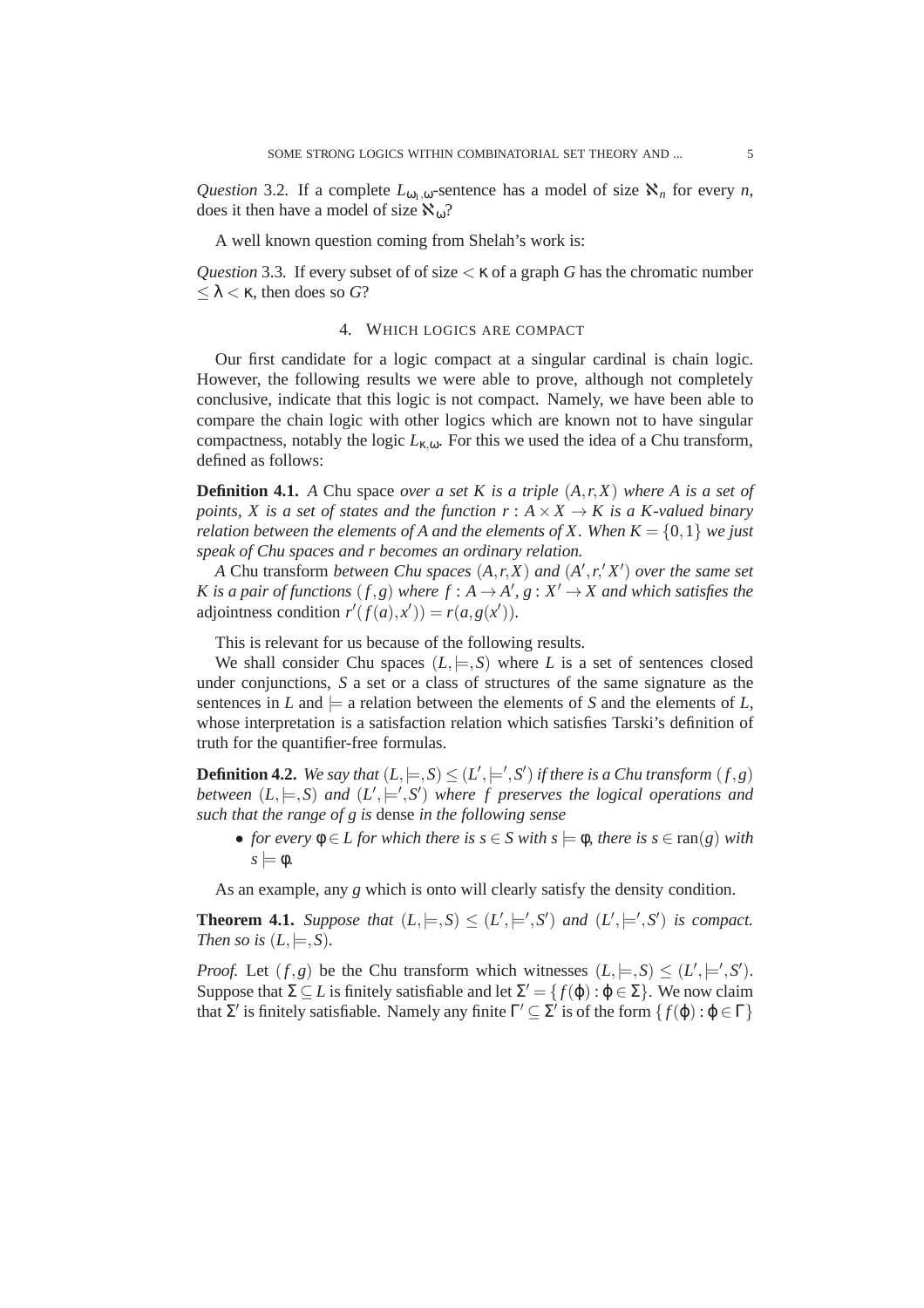for some finite Γ ⊂ Σ. Therefore there is  $M \in S$  with  $M \models \varphi$  for all  $\varphi \in \Gamma$ . Since *g* is not necessarily onto, we cannot use it to obtain from  $M$  an element of  $S'$ .

However, we have that  $\bigwedge \Gamma$  is a sentence of *L*, by the closure under conjunctions. Since  $\equiv$  satisfies Tarski's definition of truth for the quantifier-free formulas, we have that the fact that  $M \models \varphi$  for all  $\varphi \in \Gamma$  implies that  $M \models \bigwedge \Gamma$ . By the density requirement on *g*, there is  $M' \in S'$  such that  $g(M') \models \bigwedge \Gamma$  and hence  $M' \models' f(\bigwedge \Gamma)$ . By the preservation of the logical operations by *f*, we have that  $f(\Lambda \Gamma) = \Lambda_{\varphi \in \Gamma} f(\varphi)$ so that  $M' \models' f(\varphi)$  for all  $\varphi \in \Gamma$  and  $M' \models' \Gamma'$ . So  $\Gamma'$  is finitely satisfiable in S', which by the assumption implies that there is  $N' \in S'$  with  $N' \models \Sigma'$ . Therefore *g*(*N* ′  $) \models \Sigma.$ 

The proof of Theorem 4.1 with easy changes goes through for the higher degrees of compactness, let us specify.

**Theorem 4.2.** *Suppose that*  $(L, \models, S) \leq (L', \models', S')$  *as witnessed by a pair*  $(f, g)$ *and that the following conditions are satisfied:*

- 1) *L*,*L* ′ *are closed under conjunctions of* < λ *sentences,*
- $2)$   $\models$  *satisfies Tarski's definition of truth for the quantifier-free formulas, including the conjunctions and disjunctions of size*  $\langle \lambda, \rangle$
- 3) *f preserves the conjunctions and disjunctions of size* < λ*.*

*Then, for any*  $\theta$ *, if*  $(L', \models', S')$  *is*  $(\lambda, \theta)$ *-compact, so is*  $(L, \models, S)$ *.* 

Chain logic comes in several different versions, which we shall not define right now, but one of them is the logic of *weak chain models*, denoted by  $L_{\kappa,\kappa}^{c,w}$ . Using Chu transforms, we were able to prove

**Theorem 4.3.**  $(L_{\kappa,\omega}, \models, \mathcal{M}) \leq L_{\kappa,\kappa}^{c,w}$ .

*molim uloziti slijedeci tekst*

and then conclude thanks to Theorem 4.1 that

**Corollary 4.1.** *The logic*  $L_{\kappa,\kappa}^{c,w}$  *is not*  $\kappa$ -compact.

We are still studying the question of the transformation of this proof which would allow us to conclude:

*Conjecture* 4.1*.* Chain logic is not κ-compact.

Some other logics are known to be κ-compact, notably two logics considered by Keisler in [9]: the ordered logic and the logic with an extra quantifier 'exists at least κ'. We are considering other candidates, such as certain fragments of the chain logic and Shelah's logic  $L^1_{\kappa}$  [16].

*trebao bi biti otvarajuci apostrof ', ne zatvarajuci*

Once we have a supply of compact logics, we still need to see how we can get any combinatorial theorems as a consequence. A question that we are considering at the moment is if Theorem 5.1 is a consequence of Keisler's ordered logic.

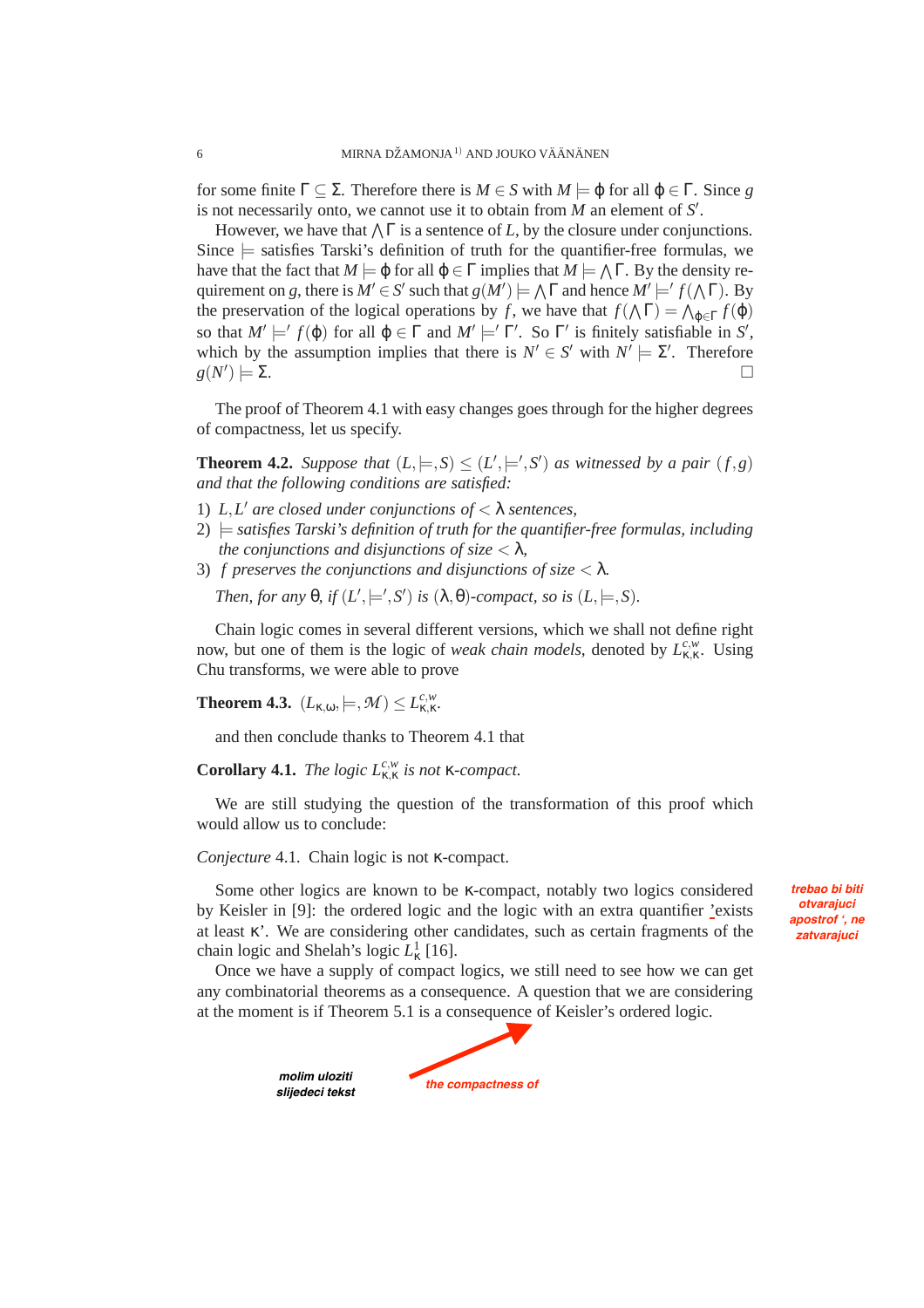#### 5. MODEL EXISTENCE THEOREMS

Proofs of Completeness from  $L_{\omega_1,\omega}$  are based on a version of Henkin's argument involving the so called *Consistency Properties*. They prove Model Existence Theorem (MET). As Keisler states in his book [10], the Model Existence Theorem based on Consistency Properties is frequently used in  $L_{01,0}$  where Compactness is used in *L*<sub>0,0</sub>. Consistency Properties were invented by Michael Makkai [12], also using ideas from earlier work by R. Smullyan.

A *consistency property* is a judiciously chosen set of sentences of a logic. The precise definition depends on the logic, but the point is to be able to prove the following type of theorem:

**Theorem 5.1.** *(Makkai* [12]*)* A sentence of  $L_{\omega_{1},\omega}$  has a model iff it belongs to a *consistency property.*

We call such theorems MET. As an example of an application, in Keisler's book [10] there is a proof based on MET of the following theorem, known as the undefinability of Well Order):

**Theorem 5.2.** *(Morley* [13]*, Lopez-Escobar* [11]*) Let T be a countable set of sentences of*  $L_{\omega_1,\omega}$  *and let*  $U$ ,  $\lt$  *be a unary and binary relation symbol of*  $L_{\omega,\omega}$ *. Suppose that for all*  $\alpha < \omega_1$ , *T* has a model  $\mathfrak{A}_{\alpha} = (A_{\alpha}, U_{\alpha}, <, \dots)$  such that  $<$  linearly or*ders U and*  $(\alpha, <) \subseteq (U_{\alpha}, <)$ *. Then T has a model*  $\mathfrak{B} = (B, U, <, \ldots)$  *such that*  $<$ *linearly orders B and*  $(U, <)$  *contains a copy of*  $\mathbb{Q}$ *.* 

Consistency properties were found by Green for logics of the form  $L_{\lambda,\omega}$  and by Cunnigham for  $L_{\kappa,\kappa}^c$ , both working with or under the influence of Karp, as explained above. The definition of a consistency property depends on the logic and is somewhat lengthy, so we are not going into the details of such a definition here. The point is that it is a non-trivial matter to develop the right kind of consistency property and for a logic to have it, and the proofs are very long.

In our work in progress we are interested in the second order or restricted second order versions of  $L_{\kappa,\kappa}^c$  since the application in questions, as seen above; are sometimes expressed in that way. In this context, set variables are bounded by an element of the chain. We are in the process of verifying the following theorem, which at this stage we still address as a conjecture:

*Conjecture* 5.1.  $L_{\kappa,\kappa}^{2,c}$  has a consistency property, so that a sentence of  $L_{\kappa,\kappa}^{2,c}$  has a model iff it belongs to a consistency property.

Recall that the full logic  $L_{\kappa,\kappa}$  does not have the consistency property or MET but  $L_{\kappa,\kappa}^c$  does. This is because it is easier for a sentence to have a chain model than a full model, as the following example shows.

**Example 5.1.** *Consider the sentence "*< *is a well order". We can construct a chain model of this sentence which is not a real model by taking increasing disjoint*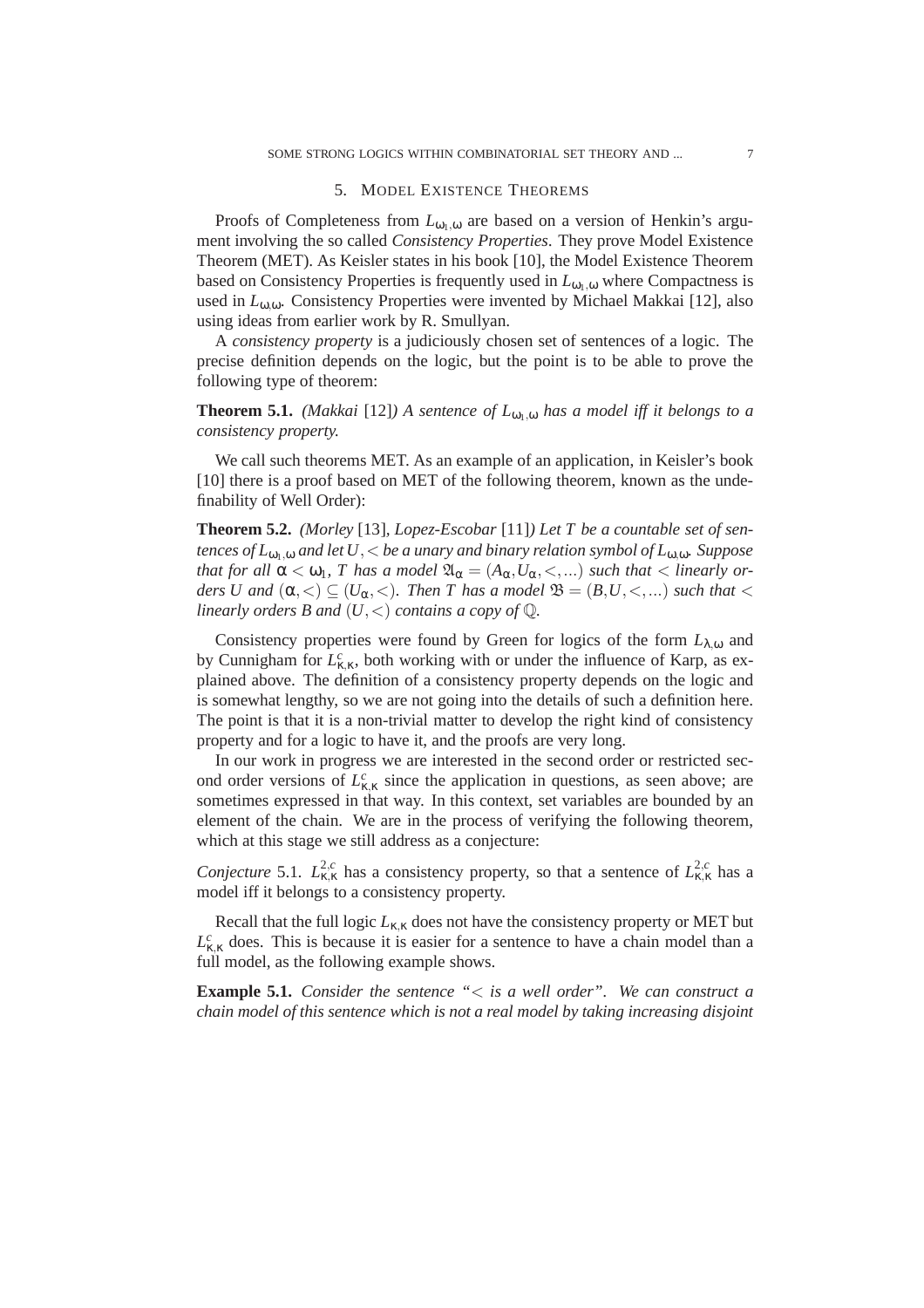*blocks of size*  $\Box_1, \Box_2$  *etc. and putting them below each other in the order*  $\lt$ . The *chain model so obtained satisfies that* < *is a well order because no bounded piece of it contains an infinite* <*-decreasing sequence, yet the actual model contains such a sequence.*

Let us finish by proving that even the chain models are not going to help us to obtain a compact, or even countably compact second order logic.

### **Theorem 5.3.** *Second order logic is not countably compact even in chain models.*

*Proof.* Let  $\theta$  be a second order sentence which says that  $\lt$  is a well-order on some predicate *P*. In chain models of  $\theta$  we have no guarantee that  $\lt$  is really a well-order because a descending sequence may cross over all the sets *A<sup>i</sup>* .

Let  $\phi$  be the second order sentence  $\exists X \forall y (P(y) \rightarrow X(y))$ . The chain models of  $\phi$ are the chain models in which *P* is contained in one level of the chain. In models of φ we have full second order quantification over subsets of *P*.

In models of  $\theta \wedge \phi$  we know by the above that  $\langle$  is really a well-order because any potential *promijeniti prijelom*descending chain is a subset of *P* and hence a subset of some *A<sup>i</sup>* . We can now form a finitely consistent theory  $\{\theta, \phi\}\} \cup \bigcup_{n < \omega} \{P(c_n)\} \cup \{c_0 > c_1 > c_2 > \ldots\},\$ which has no chain models.

#### **REFERENCES**

- [1] Ellen Cunningham. Chain models: applications of consistency properties and back-and-forth techniques in infinite-quantifier languages. In *Infinitary logic: in memoriam Carol Karp*, pages 125–142. Lecture Notes in Math., Vol. 492. Springer, Berlin, 1975.
- [2] M. A. Dickmann. *Large Infinitary Languages*, volume 83 of *Studies in Logic and the Foundations of Mathematics*. North Holland, Amsterdam, 1975.
- [3] Vincenzo Dimonte, Luca Motto Ros, and Xianghui Shi. Generalized descriptive set theory at cardinals with countable cofinality. 2018.
- [4] Mirna Džamonja and Jouko Väänänen. Chain models, trees of singular cardinality and dynamic EF-games. *J. Math. Log.*, 11(1):61–85, 2011.
- [5] Paul Erdös and Alfred Tarski. On families of mutually exclusive sets. Annals of Mathematics, 44(2):315–329, 1943.
- [6] Judy Green. Consistency properties for finite quantifier languages. In D.W. Kueker, editor, *Infinitary logic: in memoriam Carol Karp*, volume 492 of *Lecture Notes in Mathematics*, pages 73–123. Springer-Verlag, Berlin-Heidelberg-New York, 1975.
- [7] Carol R. Karp. *Languages with expressions of infinite length*. PhD thesis, University of Southern California, 1959.
- [8] Carol R. Karp. *Languages with expressions of infinite length*. North–Holland Publishing Co., Amsterdam, 1964.
- [9] H. J. Keisler. Models with orderings. In *Logic, Methodology and Philos. Sci. III (Proc. Third Internat. Congr., Amsterdam, 1967)*, pages 35–62. North-Holland, Amsterdam, 1968.
- [10] H. Jerome Keisler. *Model Theory for Infinitary Logic: Logic with Countable Conjunctions and Finite Quantifiers*. Studies in logic and the foundations of mathematics 62. North-Holland Publishing, 1971.